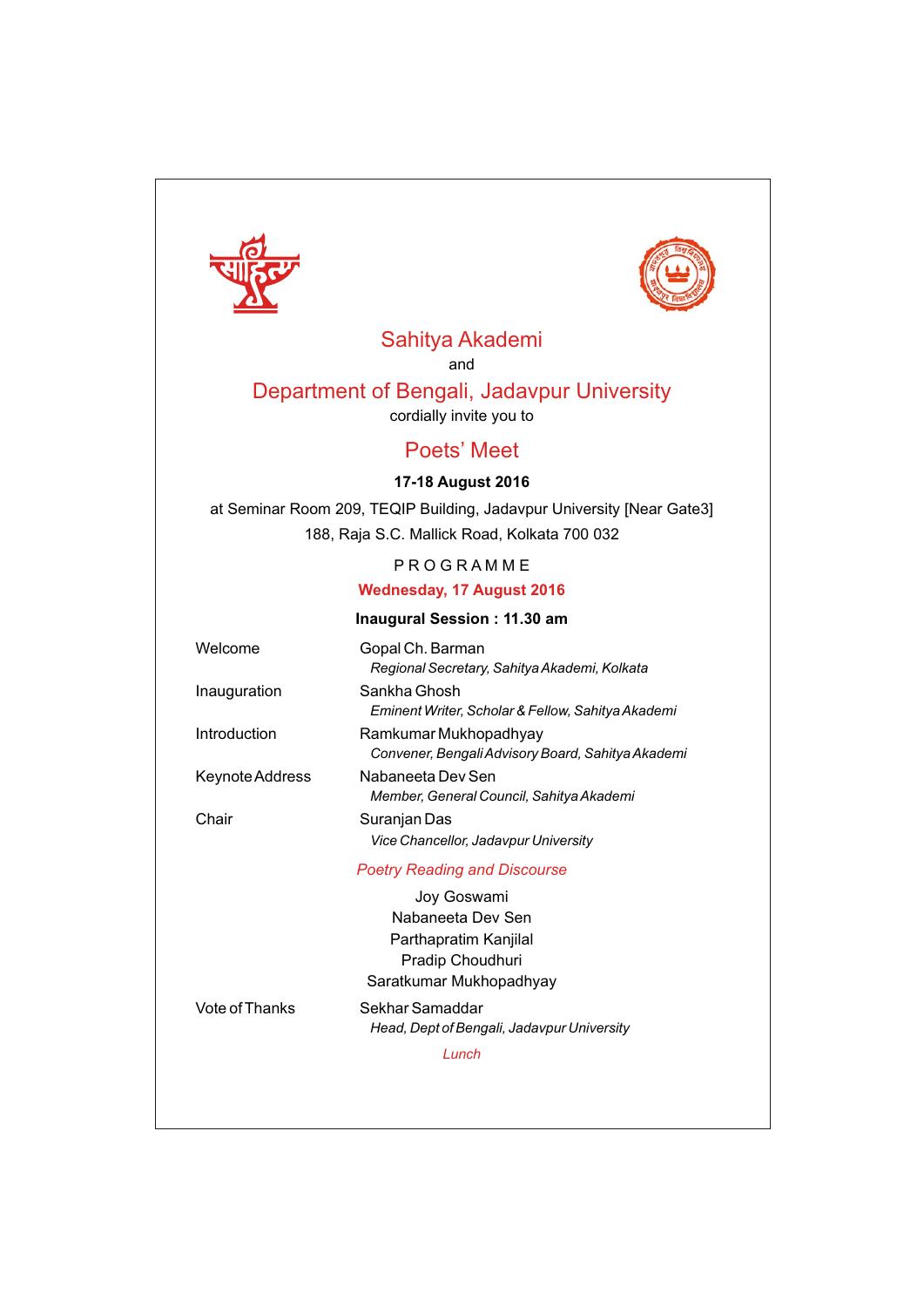# *Poetry Reading and Discourse : 3.00 pm*

Kalikrishna Guha Krishna Basu Pankaj Saha Sabyasachi Deb Sambhu Rakshit Shyamalkanti Das

### **Chair**

Kamal Chakraborty

### **Thursday, 18 August 2016**

*Poetry Reading and Discourse : 11.30 am*

Amitabha Gupta Debdas Acharya Gautam Chaudhury Joya Mitra Mridul Dasgupta Nirmal Halder

Subrata Rudra

### **Chair**

Bijaya Mukhopadhyay

#### *Lunch*

*Poetry Reading and Discourse : 2.30 pm*

Anirban Dharitriputra

Anuradha Mahapatra Gautam Basu Prasun Bandyopadhyay

Rama Ghosh

Ranjit Das

#### **Chair**

Syed Kawsar Jamal

### Valedictory Address

Gopa Datta

Ph. (033) 2419 1683; E-mail: rs.rok@sahitya-akademi.gov.in www.sahitya-akademi.gov.in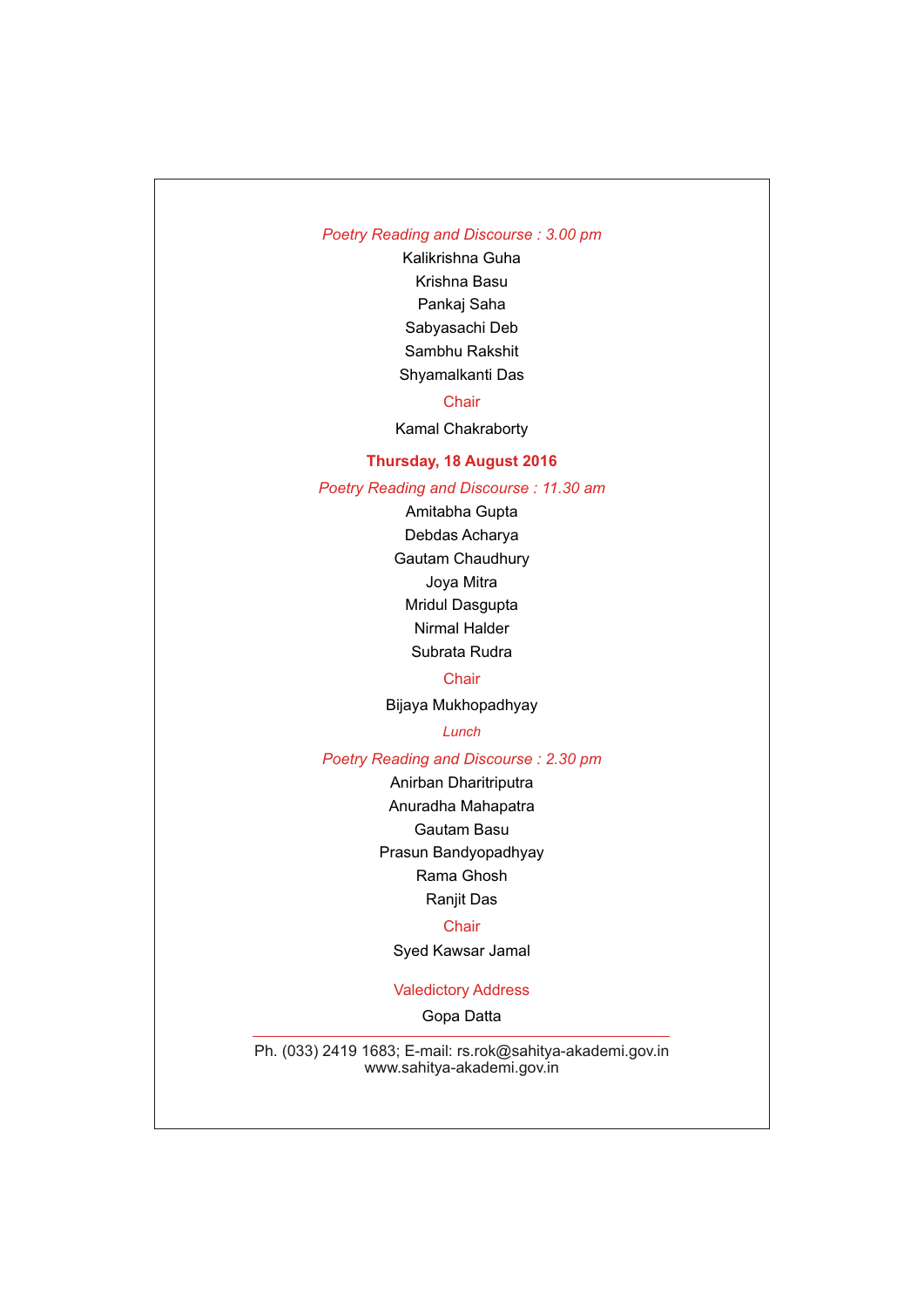



 $\mathcal{O}$ 

# বাংলা বিভাগ, যাদবপুর বিশ্ববিদ্যালয়

আয়োজিত

# কবিসম্মেলন

# ১৭-১৮ অগস্ট ২০১৬

সেমিনার কক্ষ ২০৯, টেকিপ্ বিল্ডিং, যাদবপুর বিশ্ববিদ্যালয়, [৩ নং গেটের নিকটে] ১৮৮, রাজা এস. সি. মল্লিক রোড, কলকাতা ৭০০ ০৩২

আপনাকে সাদর আমন্ত্রণ জানাই

অনুষ্ঠান সূচি

# বুধবার ১৭ অগস্ট ২০১৬

| উদ্বোধন অনুষ্ঠান।। সকাল ১১.৩০ |  |  |  |  |
|-------------------------------|--|--|--|--|
|-------------------------------|--|--|--|--|

| স্বাগত কথন | গোপালচন্দ্ৰ বৰ্মন<br>আঞ্চলিক সচিব, সাহিত্য অকাদেমি, কলকাতা |
|------------|------------------------------------------------------------|
| উদ্বোধন    | শঙ্খ ঘোষ                                                   |
|            | বিশিষ্ট লেখক, বিদ্বজ্জন ও ফেলো, সাহিত্য অকাদেমি            |

রামকুমার মুখোপাধ্যায় .<br>আহ্বায়ক, বাংলা উপদেশক পর্যদ, সাহিত্য অকাদেমি নবনীতা দেবসেন

সদস্য, সাধারণ সভা, সাহিত্য অকাদেমি

সুরঞ্জনদাস উপাচার্য,যাদবপুর বিশ্ববিদ্যালয়

কবিতাপাঠ ও পাঠক-কবি আলাপন

জয় গোস্বামী

নবনীতা দেবসেন পাৰ্থপ্ৰতিম কাঞ্জিলাল প্রদীপ চৌধুরী শরৎকুমার মুখোপাধ্যায়

ধন্যবাদ জ্ঞাপন

নান্দীভাষণ

কথামুখ

সভামুখ্য

শেখর সমাদ্দার বিভাগীয় প্রধান, বাংলা বিভাগ, যাদবপুর বিশ্ববিদ্যালয়

মধ্যাহ্ন আহার